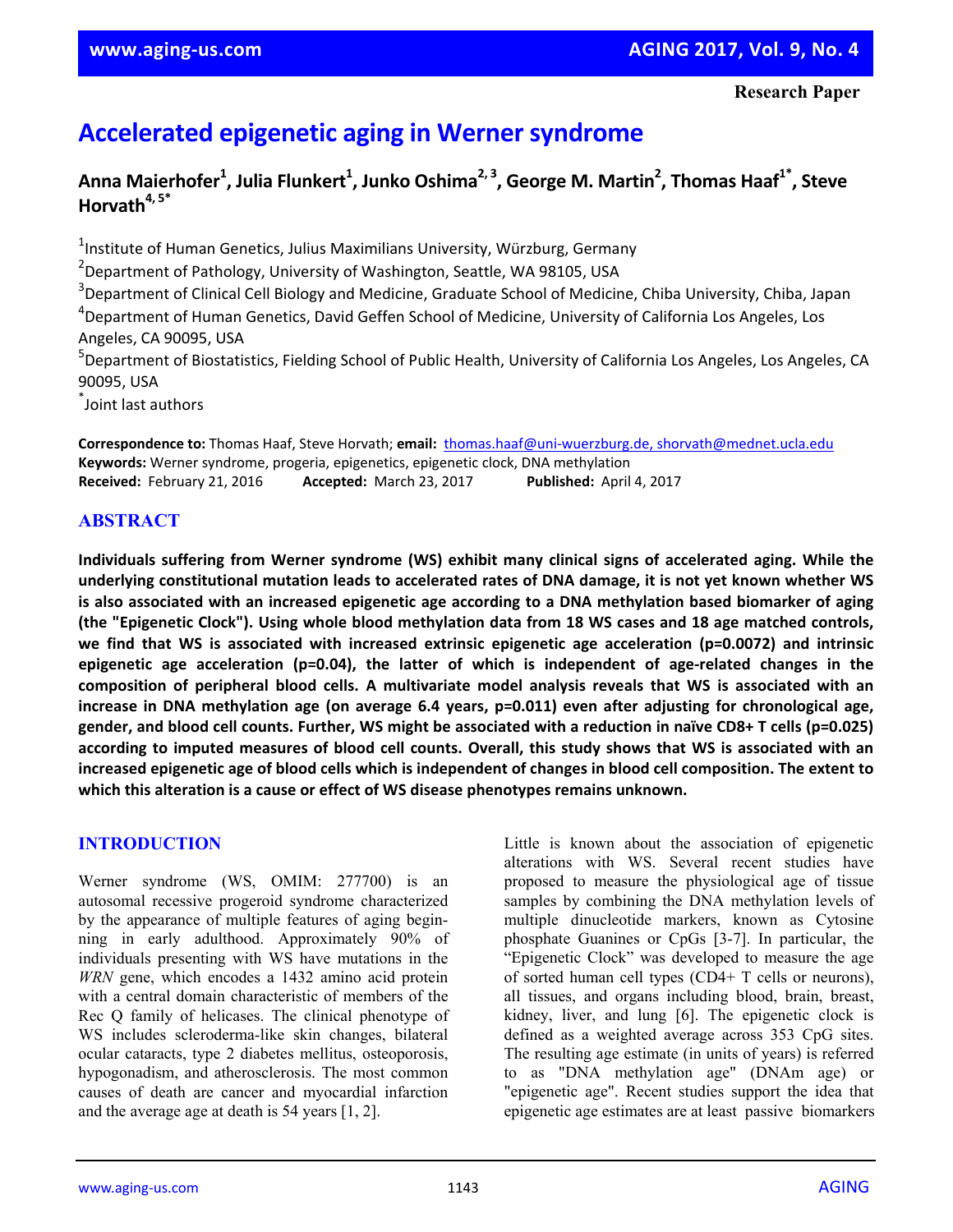of biological age. For instance, the epigenetic age of blood has been found to be predictive of all-cause mortality [8-12], frailty [13], lung cancer [14], and cognitive and physical functioning [15]. Further, the utility of the epigenetic clock method using various tissues and organs has been demonstrated in studies of Alzheimer's disease [16], centenarian status [10, 17], Down syndrome [18], HIV infection [19], Huntington's disease [20], obesity [21], lifetime stress [22], menopause [23], osteoarthritis [24], and Parkinson's disease [25]. Despite many diverse applications of the epigenetic clock, we are not aware of any studies that have analyzed epigenetic aging rates in WS.

Here we show for the first time that measures of epigenetic age acceleration are indeed associated with WS status. Different from typical epigenome-wide association studies (EWAS) that interrogate individual CpGs, the current study posits a single hypothesis: WS is associated with epigenetic age acceleration in blood cells. In a secondary analysis, we also relate WS status to abundance measures of blood cell types that were estimated using DNA methylation data.

#### **RESULTS**

#### **Subjects and tissue**

We analyzed DNA methylation levels by the Illumina Infinium MethylationEPIC BeadChip in whole blood of 18 patients with confirmed mutations in the *WRN* gene (16 male, 2 female) and 18 controls, which were matched for age and for gender (with one exception: 15 male, 3 female) (Table 1).



**Figure 1. Epigenetic age analysis of Werner syndrome.** (**A**) DNA methylation age (y‐axis) versus chronological age (x‐axis). Dots correspond to subjects and are colored by WS status (red=case, black=control). We define three measures of epigenetic age acceleration. (**B**) presents results for the "universal" measure of epigenetic age acceleration, which is defined as residual to a regression line through the control samples, i.e. the vertical distance of a point from the line. By definition, the mean age acceleration in controls is zero. (**C**) The bar plots relate measures of intrinsic epigenetic age acceleration to WS status. This measure is independent of blood cell counts. (**D**) shows findings for the measure of extrinsic epigenetic age acceleration, which does relate to changes in cell composition. Each bar plot depicts the mean value (y-axis), 1 standard error, and the group size (underneath the bar). The p‐value results from the Kruskal Wallis test, which is a non‐parametric group comparison test.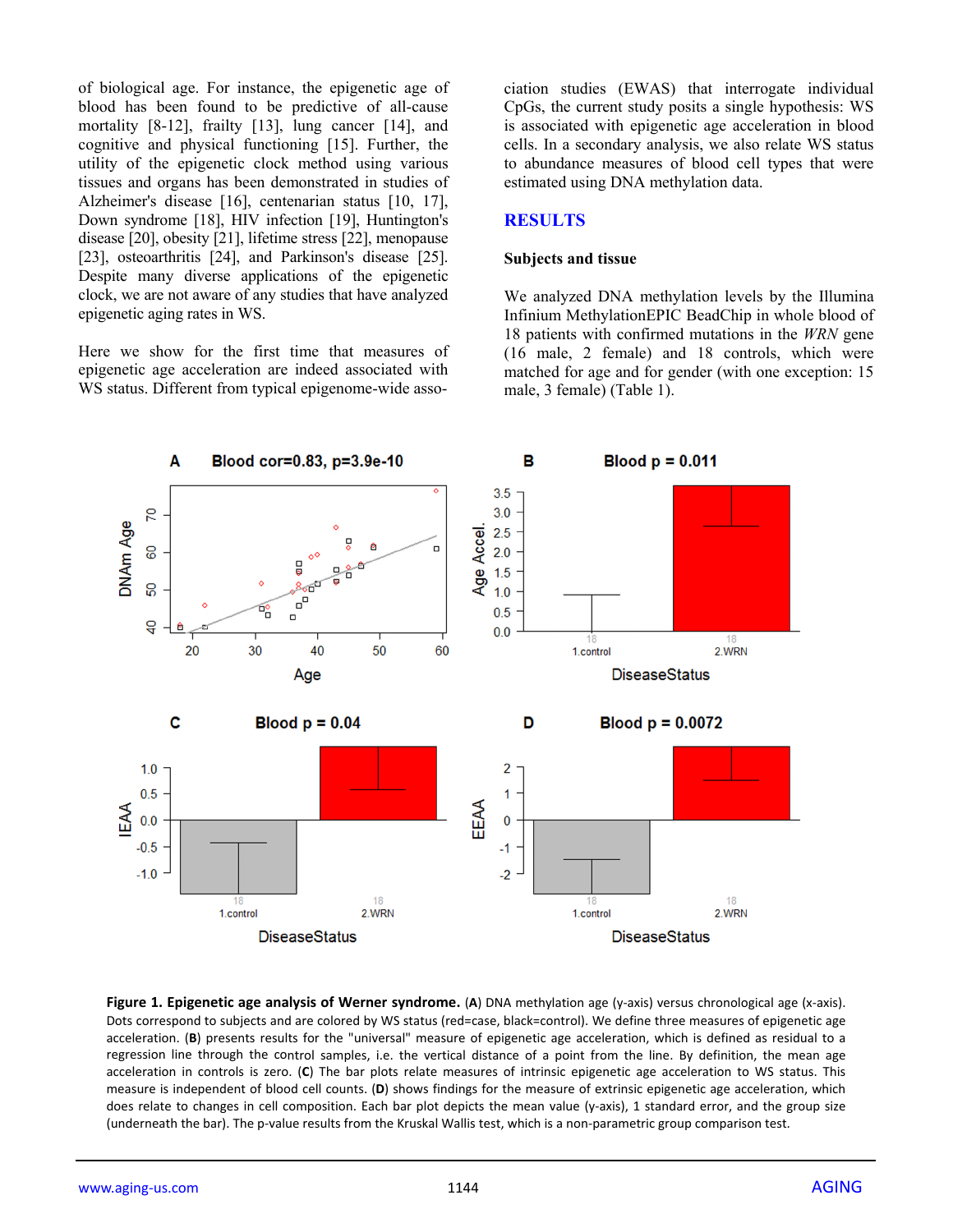| <b>Sample ID</b> | <b>Disease status</b> | Registry#        | gender | age |
|------------------|-----------------------|------------------|--------|-----|
| <b>PWM18</b>     | WS                    | <b>CHAR1010</b>  | male   | 18  |
| CM18             | control               |                  | male   | 18  |
| <b>PWM22</b>     | WS                    | <b>KERA1010</b>  | male   | 22  |
| CM22             | control               |                  | male   | 22  |
| PWF31            | WS                    | PA1010           | female | 31  |
| CF31             | control               |                  | female | 31  |
| PWM32            | WS                    | <b>BOERN1010</b> | male   | 32  |
| CM32             | control               |                  | male   | 32  |
| PWF36            | WS                    | <b>TIT1010</b>   | female | 36  |
| CF36             | control               |                  | female | 36  |
| PWM37-1          | WS                    | AFRI1010         | male   | 37  |
| CM37-1           | control               |                  | male   | 37  |
| PWM37-2          | WS                    | <b>TORON1010</b> | male   | 37  |
| CM37-2           | control               |                  | male   | 37  |
| PWM37-3          | WS                    | <b>VELO1010</b>  | male   | 37  |
| CM37-3           | control               |                  | male   | 37  |
| PWM38            | WS                    | ZE1010           | male   | 38  |
| CM38             | control               |                  | male   | 38  |
| PWM39            | WS                    | <b>MASS1010</b>  | male   | 39  |
| CM39             | control               |                  | male   | 39  |
| <b>PWM40</b>     | WS                    | <b>MARY1010</b>  | male   | 40  |
| CM40             | control               |                  | male   | 40  |
| PWM43-1          | WS                    | <b>HAWI1010</b>  | male   | 43  |
| CM43-1           | control               |                  | male   | 43  |
| PWM43-2          | WS                    | NY1010           | male   | 43  |
| CM43-2           | control               |                  | male   | 43  |
| PWM45-1          | WS                    | <b>BIA1010</b>   | male   | 45  |
| CM45-1           | control               |                  | male   | 45  |
| PWM45-2          | WS                    | <b>USC1010</b>   | male   | 45  |
| CM45-2           | control               |                  | male   | 45  |
| PWM47            | <b>WS</b>             | <b>CHAP1010</b>  | male   | 47  |
| <b>CM47</b>      | control               |                  | male   | 47  |
| PWM49            | WS                    | CONST1010        | male   | 49  |
| CM49             | control               |                  | male   | 49  |
| <b>PWF59</b>     | <b>WS</b>             | TY1010           | female | 59  |
| CM59             | control               |                  | male   | 59  |

**Table 1. Sample characteristics of matched WS cases and controls.**

#### **Accuracy of the epigenetic clock**

DNAm age (also referred to as epigenetic age) was calculated as described in [6]. Mathematical details and software tutorials for the epigenetic clock can be found in the Additional files of [6]. An online age calculator can be found at our webpage (https://dnamage.genetics. ucla.edu). All of the described epigenetic measures of aging and age acceleration are implemented in our freely available software.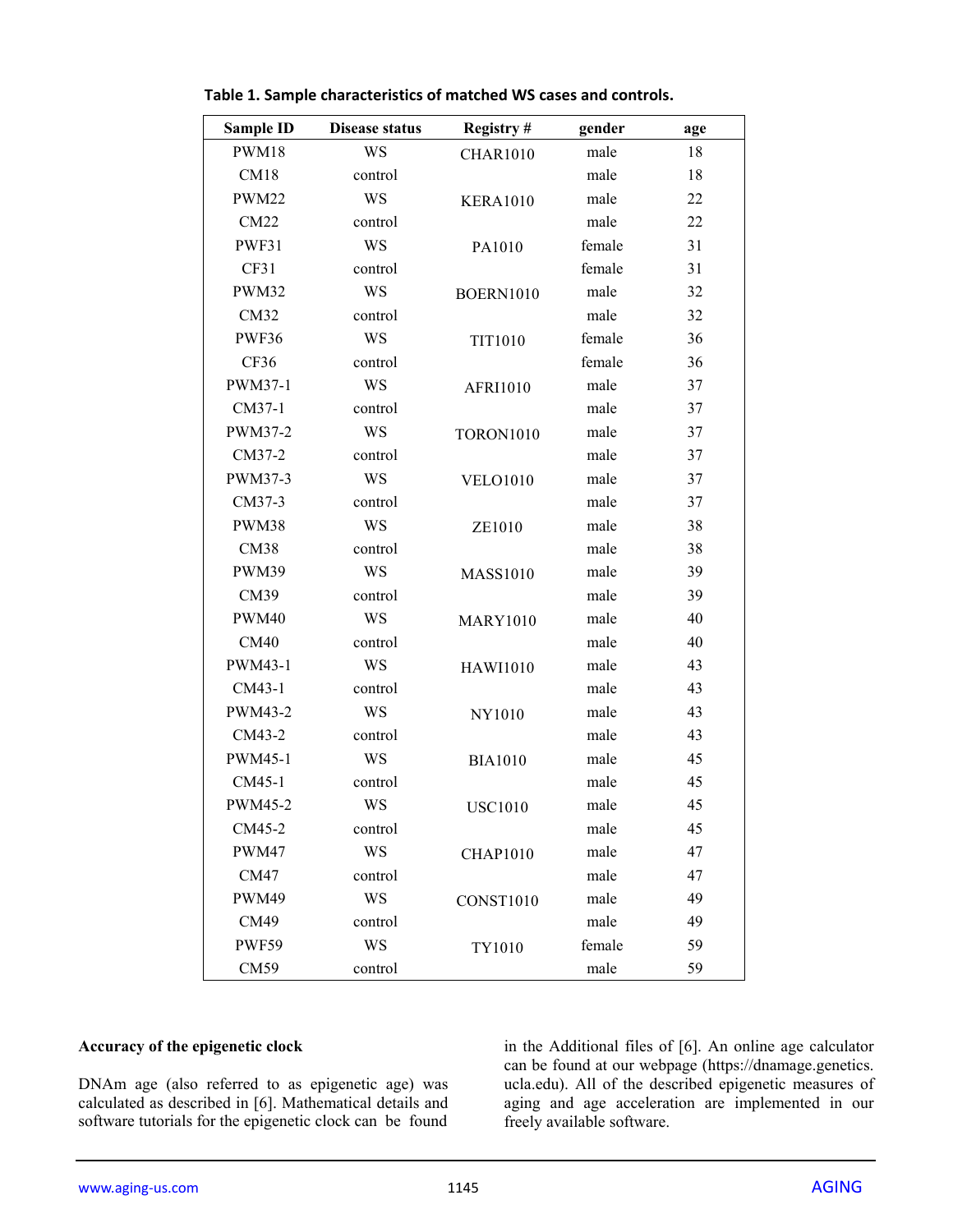As expected, DNAm age has a strong linear relationship with chronological age  $(r=0.83,$  Figure 1A).

#### **Werner syndrome is associated with intrinsic and extrinsic epigenetic age acceleration**

In this article, we consider three measures of epigenetic age acceleration (Methods). The first measure, which will be referred to as a universal measure of age acceleration (denoted AgeAccel) applies to virtually all tissues and cell types (with the exception of sperm). The other two measures (referred to as intrinsic and extrinsic age acceleration, respectively) only apply to peripheral blood cells. The universal measure AgeAccel is defined as the difference between DNAm age value and the value predicted by a linear regression model in controls. The measure of intrinsic epigenetic age acceleration (IEAA) measures "pure" epigenetic aging effects in blood cells that are not confounded by differences in blood cell counts. The measure of extrinsic epigenetic age acceleration (EEAA) aims to measure aging in immune related components and also relates to ageassociated changes in blood cell composition such as the decrease of naïve CD8+ T cells and the increase in memory or exhausted CD8+ T cells [26-28]. EEAA is defined on the basis of a weighted average of the epigenetic age measure from [5] and three blood cell types that are known to change with age: naïve (CD45RA+CCR7+) cytotoxic T cells, exhausted (CD28-CD45RA-) cytotoxic T cells, and plasma B cells. By definition, EEAA has a positive correlation with the amount of exhausted CD8+ T cells and plasma blast cells and a negative correlation with the amount of naïve CD8+ T cells. Blood cell counts were estimated based on DNA methylation data as described in Methods. By construction, our three measures of epigenetic age acceleration are uncorrelated (r=0) with chronological age at the time of blood draw.

|  | Table 2. Multivariate model analysis. |  |  |
|--|---------------------------------------|--|--|
|--|---------------------------------------|--|--|

WS is significantly associated with epigenetic age acceleration according to all three measures of epigenetic age acceleration (Figure 1B,C,D). The strongest association can be observed for EEAA  $(p=0.0072)$ .

To estimate the actual amount of age acceleration, we regressed DNAm age on disease status, age, gender, and blood cell count estimates. According to this multivariate regression model, the blood of WS cases is 6.4 years older than that of age matched controls (Table 2).

## **Conditional logistic regression analysis**

Our previous multivariate linear model analysis ignored the fact that cases and controls were grouped into matched pairs. To adjust for this matched pair design, we used a conditional logistic regression analysis that automatically adjusted for chronological age and gender. According to univariate conditional logistic regression models, WS status (dependent variable) is significantly associated with *AgeAccel* (p=0.047, regression coefficient=0.258, standard error=0.130), IEAA ( $p=0.045$ ,  $\text{coef}=0.271$ ,  $SE=0.135$ ) and to a lesser extent with EEAA ( $p=0.071$ , coef=0.164, SE=0.0907).

#### **Suggestive evidence for a decreased abundance of naïve CD8+ T cells in Werner syndrome**

In a secondary analysis, we related disease status to blood cell count estimates based on DNA methylation data (Figure 2). Comparison of age adjusted blood cell counts between WS patients and controls revealed a significant decrease of naïve CD8+ T cells  $(CD8+CD45RA+CCR7+)$  in WS cases (p=0.025, Figure 2C). However, the p-value  $(p=0.025)$  is not significant after adjusting for multiple comparisons. Further, WS was not associated with naïve CD8+ T counts in a conditional logistic regression model analy-

| Covariate           | Coef       | <b>Std. Error</b> | <b>T</b> -statistic | P-value       |
|---------------------|------------|-------------------|---------------------|---------------|
| Age                 | 0.66293    | 0.103509          | 6.4046              | $6.2x10^{-7}$ |
| Werner Syndrome     | 4.250449   | 1.560597          | 2.7236              | 0.011         |
| Gender(female)      | $-1.97987$ | 2.141069          | $-0.9247$           | 0.36          |
| $CD4+T$ cell        | 35.42897   | 27.09406          | 1.3076              | 0.20          |
| Granulocyte         | 34.03732   | 19.64958          | 1.7322              | 0.094         |
| Natural Killer cell | 17.97726   | 24.01823          | 0.7484              | 0.46          |
| Naïve CD8+ T cell   | $-0.00363$ | 0.021163          | $-0.1716$           | 0.86          |

DNA methylation age (outcome) is regressed on chronological age, disease status, gender, and blood cell counts. Note that WS is associated with an increased age of 4.250449/0.662930=6.4 years.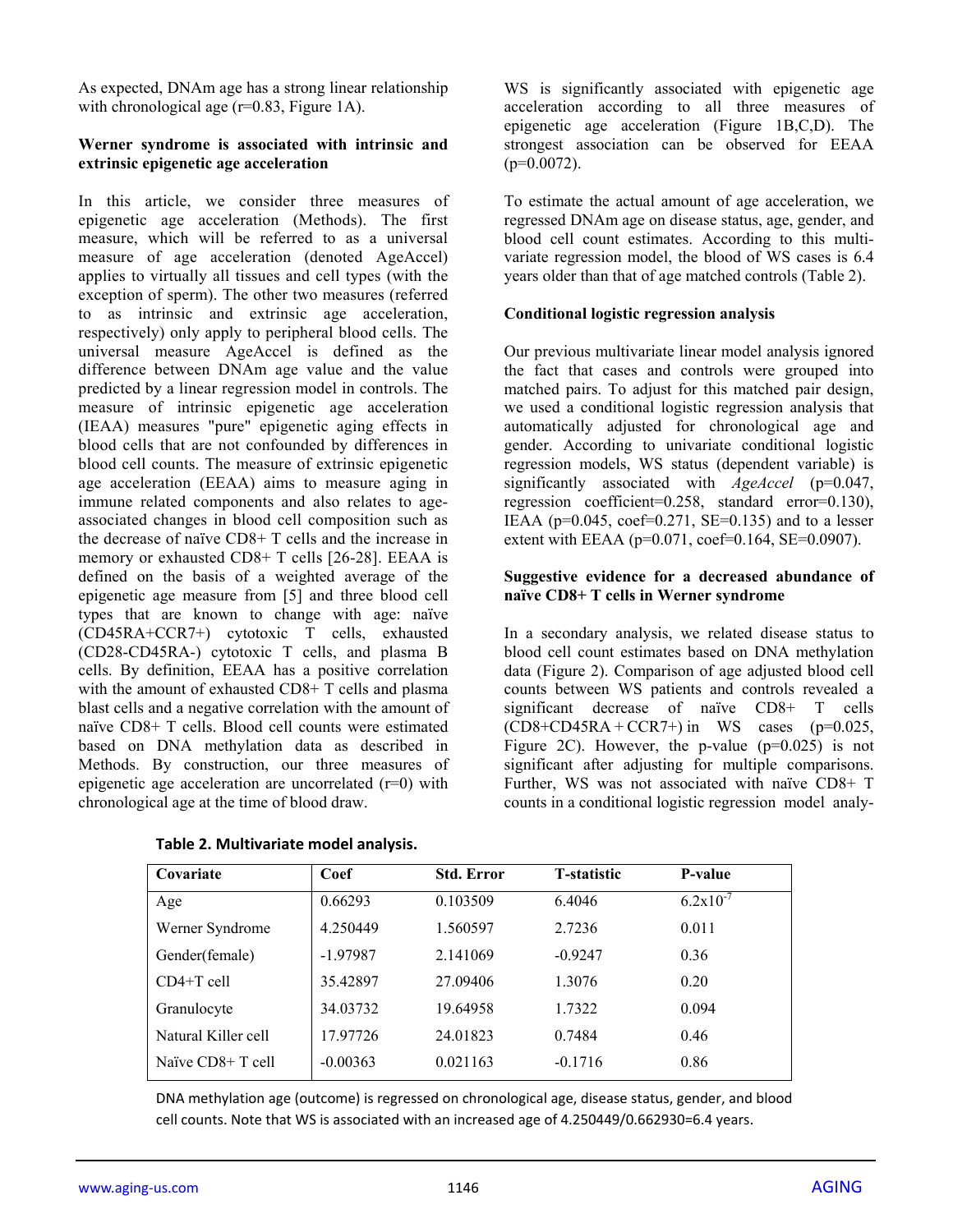

**Figure 2. Age adjusted blood cell counts versus Werner syndrome status**. WS status (x‐axis) versus the age adjusted estimate of (**A**) plasma blasts, (**B**) exhausted CD8+ T cells (defined as CD8+CD28‐CD45RA‐), (**C**) naïve CD8+ T cell count, (D) naïve CD4+ T cell count, (**E**) CD8+ T cells, (**F**) CD4+ T cells, (**G**) natural killer cells, (**H**) B cells, (**I**) monocytes, (**J**) granulocytes. The abundance measures of blood cell counts were estimated based on DNA methylation levels using the epigenetic clock software. Each bar plot depicts the mean value (y-axis), one standard error, and the group size (underneath the bar). The p-value results from a non-parametric group comparison test (Kruskal Wallis).

sis (p=0.16) that adjusted for the matched pair design. None of the blood cell counts were related to WS status according to our conditional logistic regression model analysis.

## **DISCUSSION**

Using a novel DNA methylation data set, we demonstrate accelerated epigenetic aging effects in WS. WS has a significant relationship with all three measures of epigenetic age acceleration. The observed accelerated epigenetic aging effects do not reflect confounding due to changes in blood cell composition because a) they can be observed for cell-intrinsic measures of age acceleration (IEAA) and b) they remain significant in multivariate models that adjust for blood cell counts.

Since all of our WS cases had confirmed mutations in the *WRN* gene, the epigenetic aging effects must be a consequence of loss of function mutations in the *WRN* gene. In the following, we discuss several theories that might explain the observed epigenetic age acceleration in blood.

## **The helicase theory of accelerated epigenetic aging**

The *WRN* gene encodes a 1432 amino acid protein with a central domain characteristic of members of the Rec Q family of helicases. Since the WRN probably plays an important role in a DNA helicase it stands to reason that the observed accelerated epigenetic aging effect in WS results from a process in which DNA helicases play an important role. More generally it might result from a process that involves both DNA and RNA helicases. Helicases are enzymes that bind and may even remodel nucleic acid or nucleic acid protein complexes. There are both RNA helicases and DNA helicases (such as WRN). DNA helicases function in cellular processes where double-stranded DNA must be separated, including DNA replication, DNA repair, and transcription. By contrast, RNA helicases are involved in shaping the form of RNA molecules, during all processes involving RNA, such as transcription, splicing, and translation. Interestingly, two recent papers suggest that RNA helicases affect epigenetic aging rates in the cerebellum: a genome-wide association study of epigenetic aging rates in the cerebellum implicated DHX57 (DEAH-Box Helicase 57) which is an RNA helicase [29]. Further, an epigene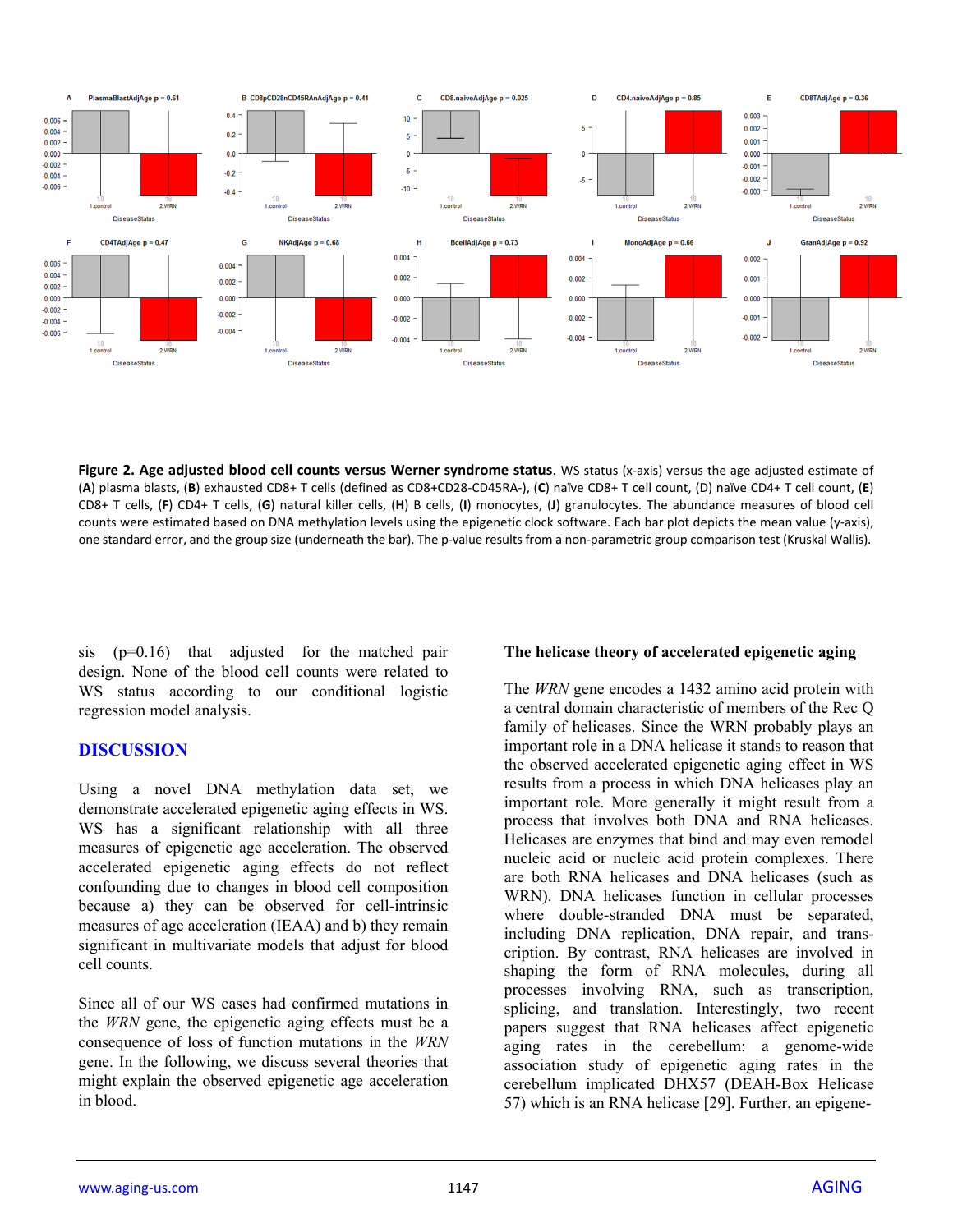tic clock analysis of tissues from centenarians found that "helicase activity" might explain the finding that the cerebellum ages more slowly than other brain regions [17]. Overall, these results suggest that both RNA and DNA helicases affect epigenetic aging rates. The helicase theory of epigenetic aging has the following shortcomings. First, the relationship between RNA helicase activity and epigenetic age acceleration could only be observed in the cerebellum (and not yet in peripheral blood cells). Second, DNA helicases (such as WRN) may have little in common with RNA helicases. Third, helicase genes are not a smoking gun for any particular molecular process because they are ubiquitous and essential proteins for many processes.

## **The epigenomic instability theory of accelerated epigenetic aging**

The WRN protein has exonuclease and helicase activities and is involved in DNA repair, DNA replication, recombination, transcription, and telomere maintenance [30, 31]. Thus, the discovery that loss of function of *WRN* is the cause of WS supports a major role for genomic instability as a fundamental mechanism of aging [32]. A recent study provides evidence of an important role of WRN in the maintenance of chromatin stability of mesenchymal stem cells [40]. We hypothesized that the epigenetic clock might relate to the actions of an epigenomic maintenance system [6]. Under this hypothesis, our results suggest that loss of function of *WRN* affects the epigenomic maintenance system resulting in increased epigenetic age. The main problem with the epigenomic instability theory of accelerated aging is the paucity of mechanistic details.

## **The telomere theory of accelerated epigenetic aging**

This theory posits that epigenetic age acceleration in WS could result from telomere shortening. It was suggested that genomic instability is caused by telomere loss during DNA replication and that loss of WRN helicase activity promotes telomere loss [33]. Fibroblasts from WS patients grow poorly in culture and display a reduced lifespan. However, ectopic expression of telomerase in WS fibroblast cell lines partially rescues them from accelerated replicative senescence and increases genomic integrity [34, 35]. The average telomere erosion rate in bulk-cultured WS cells was shown to vary from that of normal fibroblasts to four times that of normal. At the single cell level, WS fibroblasts display telomere dynamics not significantly different from those in control fibroblasts, suggesting that the accelerated replicative senescence observed in WS fibroblasts is not caused by accelerated telomere

shortening [36]. In contrast, an *in vivo* study showed that TRF (Telomere Restriction Fragment) lengths in skin samples of WS patients in their thirties were comparable with that of healthy samples, but were shorter in older WS patients compared to controls. Regression analyses is showed that the TRF length in skin and muscle of individuals with WS was significantly shorter than those in controls [37]. A major problem with this telomere theory of epigenetic age acceleration is that intrinsic epigenetic age acceleration is not correlated with telomere length in peripheral blood cells or adipose tissue [13, 21, 38].

## **The immunosenescence theory of accelerated epigenetic aging**

This theory posits that the observed accelerated epigenetic aging effects in blood result from changes in blood cell composition that mirror those observed in immunosenescence. It is well known that a profound age-associated alteration in the T cell compartment is the reduction of naïve CD8+ T cells, which are involved in protection against infectious diseases and play an important role in immune surveillance against malignancies [27]. The theory is supported a) by our suggestive finding regarding the reduction of naïve CD8+ T cells in WS. However, the immunosenescence theory has several severe shortcomings including the following. First, the observed decrease in naïve CD8+ T cells only led to a p-value of 0.025 that is not significant after adjusting for multiple comparisons. This suggestive result requires replication in a larger study preferably involving flow cytometric measures. Second, the theory is inconsistent with our observed lack of an association between exhausted CD8+T cells and WS. Third, the observed epigenetic age acceleration effects are independent of changes in blood cell composition according to our multivariate model analysis.

## **Limitations**

We acknowledge the following limitations. First, our sample size was relatively small (18 cases and 18 controls). Second, we focused only on peripheral blood cells. Future studies should evaluate whether accelerated epigenetic aging effects can also be found in other tissues. Third, there is an interesting quantitative difference between the degree of accelerated epigenetic aging deduced from these peripheral blood cell studies of WS patients (6.4 years) and the premature ages of death of these patients. The most recently available data from both Japan and the US indicate that the mean age of death for WS patients is 54 years; this contrasts typical longevities in Japan of  $\sim 80$  years and in the US of ~74 years [39, 40]. This discrepancy might reflect the fact that the epigenetic age of blood is only an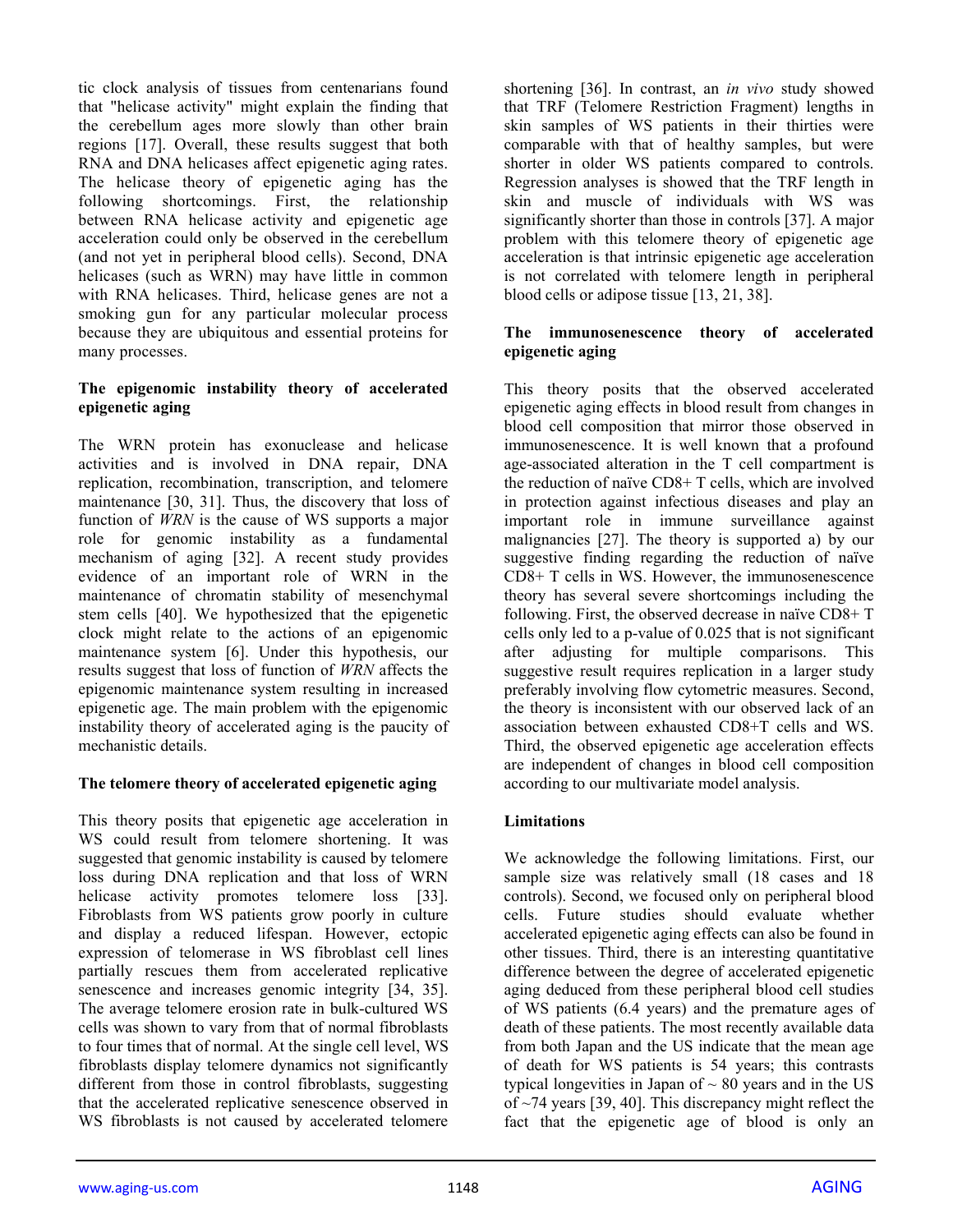incomplete measure of organismal age. We believe that organismal age will be better estimated by combining the epigenetic age estimates of multiple tissues and organs.

## **CONCLUSIONS**

We demonstrate that WS is associated with increased epigenetic age acceleration in blood according to several highly robust epigenetic measures of age acceleration. This finding reflects cell-intrinsic epigenetic aging effects that are independent of changes in cell composition. Epigenetic age acceleration of blood is not specific to WS but can also be observed in other conditions such as Down syndrome [18] and to a lesser extent in Parkinson's disease [25]. The degree to which these observed epigenetic age acceleration effects are causes or effects of the many geriatric disorders seen in WS remains unknown. A recent study providing evidence of an important role of WRN in the maintenance of chromatin stability of mesenchymal stem cells, however, is consistent with an important causal role [41].

## **MATERIALS AND METHODS**

## **Methylation analysis**

Whole blood DNA samples of WS patients were sent to us from the International Registry of Werner Syndrome (http://www.wernersyndrome.org/; Seattle, WA). Whole blood samples of controls were collected in the Institute of Human Genetics of the University of Wuerzburg. Sodium bisulfite conversion of genomic DNA was performed using the EZ DNA Methylation™ Kit (Zymo Research, Irvine, CA, USA) according to the provided manual. The Infinium MethylationEPIC BeadChip (Illumina, San Diego, CA, USA) was used according to the manufacturer's protocol to analyze genome-wide DNA methylation. Chips were scanned by iScan (Illumina). Genome Studio (Illumina) was used for background subtraction and normalization to internal controls.

## **Measures of epigenetic age acceleration**

The name of our universal measure of age acceleration (*AgeAccel*) reflects that it applies to virtually all sources of human DNA (with the exception of sperm). Here we defined it as follows. First, we regressed DNAm age on chronological age in controls. Next, we used the resulting model to predict the DNAm age of each subject. Next, the universal measure was defined as the difference between the observed measure of DNAm age and the predicted value. Thus, a high positive value for *AgeAccel* indicates that the observed DNAm age is

higher than that predicted based on controls. *AgeAccel*  has a relatively weak correlation with blood cell counts [19] but it still relates to blood cell counts.

To subtract out the effect of blood cell counts, we find it useful to define a measure of intrinsic epigenetic age acceleration (IEAA) which measures "pure" epigenetic aging effects that are not confounded by differences in blood cell counts. It is defined as the residual resulting from a multivariate regression model of DNAm age on chronological age and various blood immune cell counts (naïve CD8+ T cells, exhausted CD8+ T cells, plasma B cells, CD4 T cells, natural killer cells, monocytes, and granulocytes).

The measure of extrinsic epigenetic age acceleration (EEAA) aims to measure epigenetic aging in immune related components. EEAA is defined using the following three steps. First, we calculated the epigenetic age measure from Hannum et al based on 71 CpGs [5]. The resulting age estimate is correlated with certain blood cell types [9]. Second, we increased the contribution of blood cell types to the age estimate by forming a weighted average of the Hannum estimate with 3 cell types that are known to change with age: naïve (CD45RA+CCR7+) cytotoxic T cells, exhausted (CD28-CD45RA-) cytotoxic T cells, and plasma B cells using the approach of [42]. The resulting measure of blood age is referred to as BioAge4 in our epigenetic clock software. Third, we defined a measure of age acceleration (EEAA) as the residual resulting from a univariate model regressing BioAge4 on chronological age. By definition, our measure of EEAA has a positive correlation with the amount of exhausted CD8+ T cells and plasma blast cells and a negative correlation with the amount of naïve CD8+ T cells. EEAA is known as BioAge4HAStaticAdjAge in our software.

Blood cell counts were estimated based on DNA methylation data as described in the section entitled "Estimating blood cell counts based on DNA methylation levels". By construction, EEAA tracks both age-related changes in blood cell composition and intrinsic epigenetic changes. By definition, none of our three measures of epigenetic age acceleration are correlated with the chronological age. IEAA differs across ethnic groups [43] but has a negligible association with behavioral/lifestyle factors [44].

## **Estimating blood cell counts based on DNA methylation levels**

We estimate blood cell proportions using two different software tools. Houseman's estimation method [45], which is based on DNA methylation signatures from purified leukocyte samples, was used to estimate the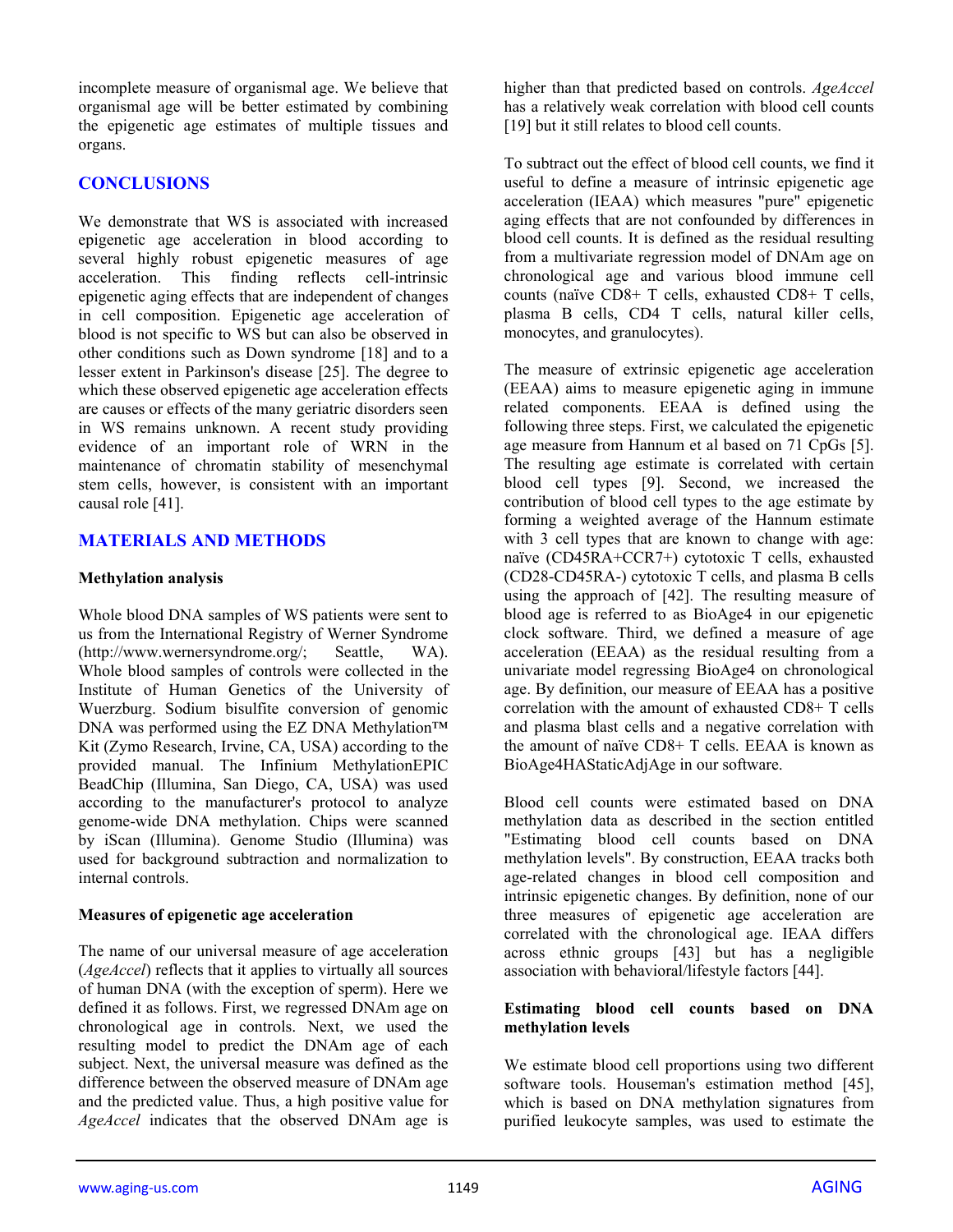proportions of CD8+ T cells, CD4+ T, natural killer, B cells, and granulocytes. Granulocytes are also known as polymorphonuclear leukocytes. The advanced analysis option of the epigenetic clock software [6, 19] was used to estimate the percentage of exhausted CD8+ T cells (defined as CD28-CD45RA-) and the number (count) of naïve CD8+ T cells (defined as (CD45RA+CCR7+). Using another data set, we found that estimated blood cell counts correlate strongly with corresponding flow cytometric measurements  $r = 0.63$  for CD8 + T cells,  $r = 0.77$  for CD4+ T,  $r = 0.67$  B cell,  $r = 0.68$  naïve CD8+ T cell,  $r = 0.86$  for naïve CD4+ T, and  $r = 0.49$  for exhausted CD8+ T cells [43].

## **ACKNOWLEDGEMENTS**

We want to thank the participants of the International Registry of Werner Syndrome (www.wernersyndrome. org; Seattle, WA).

## **CONFLICTS OF INTEREST**

The authors declare there are no potential conflicts of interest.

# **FUNDING**

This work was supported, in part, by the German Cancer Foundation (110805) and NIH grants, U34AG051425 (SH), R24AG042328 (GMM/JO) and R01CA210916 (GMM/JO).

# **REFERENCES**

- 1. Goto M. Hierarchical deterioration of body systems in Werner's syndrome: implications for normal ageing. Mech Ageing Dev. 1997; 98:239–54. doi: 10.1016/S0047‐6374(97)00111‐5
- 2. Oshima J, Hisama FM. Search and insights into novel genetic alterations leading to classical and atypical Werner syndrome. Gerontology. 2014; 60:239–46. doi: 10.1159/000356030
- 3. Bocklandt S, Lin W, Sehl ME, Sánchez FJ, Sinsheimer JS, Horvath S, Vilain E. Epigenetic predictor of age. PLoS One. 2011; 6:e14821. doi: 10.1371/journal.pone.0014821
- 4. Garagnani P, Bacalini MG, Pirazzini C, Gori D, Giuliani C, Mari D, Di Blasio AM, Gentilini D, Vitale G, Collino S, Rezzi S, Castellani G, Capri M, et al. Methylation of ELOVL2 gene as a new epigenetic marker of age. Aging Cell. 2012; 11:1132–34. doi: 10.1111/acel.12005
- 5. Hannum G, Guinney J, Zhao L, Zhang L, Hughes G, Sad‐

da S, Klotzle B, Bibikova M, Fan JB, Gao Y, Deconde R, Chen M, Rajapakse I, et al. Genome‐wide methylation profiles reveal quantitative views of human aging rates. Mol Cell. 2013; 49:359–67. doi: 10.1016/j.molcel.2012.10.016

- 6. Horvath S. DNA methylation age of human tissues and cell types. Genome Biol. 2013; 14:R115. doi: 10.1186/gb‐2013‐14‐10‐r115
- 7. Lin Q, Weidner CI, Costa IG, Marioni RE, Ferreira MR, Deary IJ, Wagner W. DNA methylation levels at individual age‐associated CpG sites can be indicative for life expectancy. Aging (Albany NY). 2016; 8:394– 401. doi: 10.18632/aging.100908
- 8. Christiansen L, Lenart A, Tan Q, Vaupel JW, Aviv A, McGue M, Christensen K. DNA methylation age is associated with mortality in a longitudinal Danish twin study. Aging Cell. 2016; 15:149–54. doi: 10.1111/acel.12421
- 9. Marioni RE, Shah S, McRae AF, Chen BH, Colicino E, Harris SE, Gibson J, Henders AK, Redmond P, Cox SR, Pattie A, Corley J, Murphy L, et al. DNA methylation age of blood predicts all‐cause mortality in later life. Genome Biol. 2015; 16:25. doi: 10.1186/s13059‐015‐ 0584‐6
- 10. Horvath S, Pirazzini C, Bacalini MG, Gentilini D, Di Blasio AM, Delledonne M, Mari D, Arosio B, Monti D, Passarino G, De Rango F, D'Aquila P, Giuliani C, et al. Decreased epigenetic age of PBMCs from Italian semi‐ supercentenarians and their offspring. Aging (Albany NY). 2015; 7:1159–70. doi: 10.18632/aging.100861
- 11. Perna L, Zhang Y, Mons U, Holleczek B, Saum KU, Brenner H. Epigenetic age acceleration predicts cancer, cardiovascular, and all‐cause mortality in a German case cohort. Clin Epigenetics. 2016; 8:64. doi: 10.1186/s13148‐016‐0228‐z
- 12. Chen BH, Marioni RE, Colicino E, Peters MJ, Ward‐ Caviness CK, Tsai PC, Roetker NS, Just AC, Demerath EW, Guan W, Bressler J, Fornage M, Studenski S, et al. DNA methylation‐based measures of biological age: meta‐analysis predicting time to death. Aging (Albany NY). 2016; 8:1844–65. doi: 10.18632/aging.101020
- 13. Breitling LP, Saum KU, Perna L, Schöttker B, Holleczek B, Brenner H. Frailty is associated with the epigenetic clock but not with telomere length in a German cohort. Clin Epigenetics. 2016; 8:21. doi: 10.1186/s13148‐016‐0186‐5
- 14. Levine ME, Hosgood HD, Chen B, Absher D, Assimes T, Horvath S. DNA methylation age of blood predicts future onset of lung cancer in the women's health initiative. Aging (Albany NY). 2015; 7:690–700. doi: 10.18632/aging.100809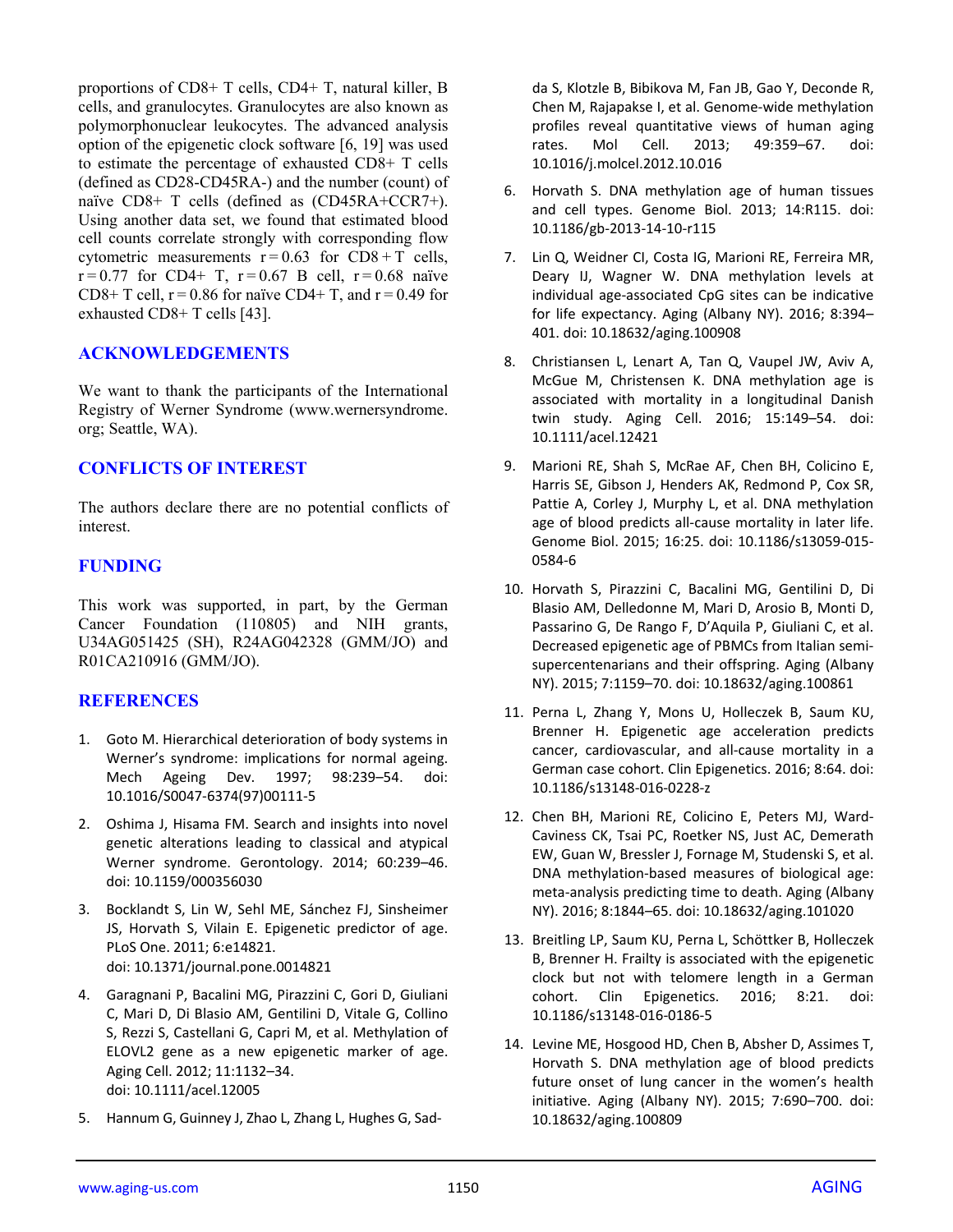- 15. Marioni RE, Shah S, McRae AF, Ritchie SJ, Muniz‐ Terrera G, Harris SE, Gibson J, Redmond P, Cox SR, Pattie A, Corley J, Taylor A, Murphy L, et al. The epigenetic clock is correlated with physical and cognitive fitness in the Lothian Birth Cohort 1936. Int J Epidemiol. 2015; 44:1388–96. doi: 10.1093/ije/dyu277
- 16. Levine ME, Lu AT, Bennett DA, Horvath S. Epigenetic age of the pre‐frontal cortex is associated with neuritic plaques, amyloid load, and Alzheimer's disease related cognitive functioning. Aging (Albany NY). 2015; 7:1198–211. doi: 10.18632/aging.100864
- 17. Horvath S, Mah V, Lu AT, Woo JS, Choi OW, Jasinska AJ, Riancho JA, Tung S, Coles NS, Braun J, Vinters HV, Coles LS. The cerebellum ages slowly according to the epigenetic clock. Aging (Albany NY). 2015; 7:294–306. doi: 10.18632/aging.100742
- 18. Horvath S, Garagnani P, Bacalini MG, Pirazzini C, Salvioli S, Gentilini D, Di Blasio AM, Giuliani C, Tung S, Vinters HV, Franceschi C. Accelerated epigenetic aging in Down syndrome. Aging Cell. 2015; 14:491– 95. doi: 10.1111/acel.12325
- 19. Horvath S, Levine AJ. HIV-1 infection accelerates age according to the epigenetic clock. J Infect Dis. 2015; 212:1563–73. doi: 10.1093/infdis/jiv277
- 20. Horvath S, Langfelder P, Kwak S, Aaronson J, Rosinski J, Vogt TF, Eszes M, Faull RL, Curtis MA, Waldvogel HJ, Choi OW, Tung S, Vinters HV, et al. Huntington's disease accelerates epigenetic aging of human brain and disrupts DNA methylation levels. Aging (Albany NY). 2016; 8:1485–512. doi: 10.18632/aging.101005
- 21. Horvath S, Erhart W, Brosch M, Ammerpohl O, von Schönfels W, Ahrens M, Heits N, Bell JT, Tsai PC, Spector TD, Deloukas P, Siebert R, Sipos B, et al. Obesity accelerates epigenetic aging of human liver. Proc Natl Acad Sci USA. 2014; 111:15538–43. doi: 10.1073/pnas.1412759111
- 22. Zannas AS, Arloth J, Carrillo‐Roa T, Iurato S, Röh S, Ressler KJ, Nemeroff CB, Smith AK, Bradley B, Heim C, Menke A, Lange JF, Brückl T, et al. Lifetime stress accelerates epigenetic aging in an urban, African American cohort: relevance of glucocorticoid signaling. Genome Biol. 2015; 16:266. doi: 10.1186/s13059‐015‐0828‐5
- 23. Levine ME, Lu AT, Chen BH, Hernandez DG, Singleton AB, Ferrucci L, Bandinelli S, Salfati E, Manson JE, Quach A, Kusters CD, Kuh D, Wong A, et al. Menopause accelerates biological aging. Proc Natl Acad Sci USA. 2016; 113:9327–32. doi: 10.1073/pnas.1604558113
- 24. Vidal L, Lopez‐Golan Y, Rego‐Perez I, Horvath S, Blanco FJ, Riancho JA, Gomez‐Reino JJ, Gonzalez A.

Specific increase of methylation age in osteoarthritis cartilage. Osteoarthritis Cartilage. 2016; 24:S63. doi: 10.1016/j.joca.2016.01.140

- 25. Horvath S, Ritz BR. Increased epigenetic age and granulocyte counts in the blood of Parkinson's disease patients. Aging (Albany NY). 2015; 7:1130–42. doi: 10.18632/aging.100859
- 26. Fagnoni FF, Vescovini R, Mazzola M, Bologna G, Nigro E, Lavagetto G, Franceschi C, Passeri M, Sansoni P. Expansion of cytotoxic CD8+ CD28‐ T cells in healthy ageing people, including centenarians. Immunology. 1996; 88:501–07. doi: 10.1046/j.1365‐2567.1996.d01‐689.x
- 27. Fagnoni FF, Vescovini R, Passeri G, Bologna G, Pedrazzoni M, Lavagetto G, Casti A, Franceschi C, Passeri M, Sansoni P. Shortage of circulating naïve CD8(+) T cells provides new insights on immunodeficiency in aging. Blood. 2000; 95:2860–68.
- 28. Gruver AL, Hudson LL, Sempowski GD. Immuno‐ senescence of ageing. J Pathol. 2007; 211:144–56. doi: 10.1002/path.2104
- 29. Lu AT, Hannon E, Levine ME, Hao K, Crimmins EM, Lunnon K, Kozlenkov A, Mill J, Dracheva S, Horvath S. Genetic variants near MLST8 and DHX57 affect the epigenetic age of the cerebellum. Nat Commun. 2016; 7:10561. doi: 10.1038/ncomms10561
- 30. Yu CE, Oshima J, Fu YH, Wijsman EM, Hisama F, Alisch R, Matthews S, Nakura J, Miki T, Ouais S, Martin GM, Mulligan J, Schellenberg GD. Positional cloning of the Werner's syndrome gene. Science. 1996; 272:258–62. doi: 10.1126/science.272.5259.258
- 31. Rossi ML, Ghosh AK, Bohr VA. Roles of Werner syndrome protein in protection of genome integrity. DNA Repair (Amst). 2010; 9:331–44. doi: 10.1016/j.dnarep.2009.12.011
- 32. Hisama FM, Oshima J, Martin GM. How Research on Human Progeroid and Antigeroid Syndromes Can Contribute to the Longevity Dividend Initiative. Cold Spring Harb Perspect Med. 2016; 6:a025882. doi: 10.1101/cshperspect.a025882
- 33. Crabbe L, Verdun RE, Haggblom CI, Karlseder J. Defective telomere lagging strand synthesis in cells lacking WRN helicase activity. Science. 2004; 306:1951–53. doi: 10.1126/science.1103619
- 34. Wyllie FS, Jones CJ, Skinner JW, Haughton MF, Wallis C, Wynford‐Thomas D, Faragher RG, Kipling D. Telomerase prevents the accelerated cell ageing of Werner syndrome fibroblasts. Nat Genet. 2000; 24:16–17. doi: 10.1038/71630
- 35. Crabbe L, Jauch A, Naeger CM, Holtgreve‐Grez H, Karlseder J. Telomere dysfunction as a cause of